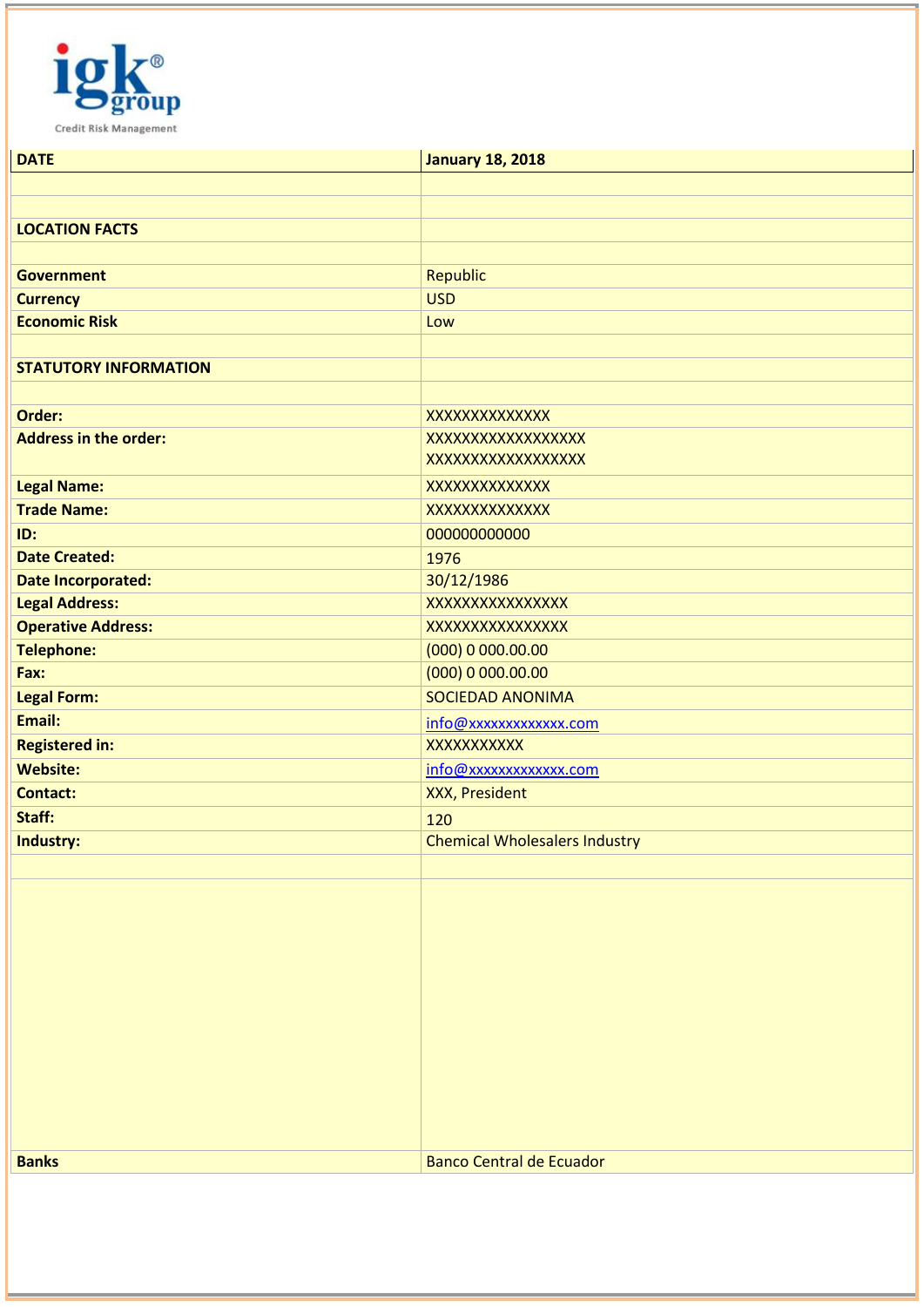|                                       | The company does not disclose its banking details                                                                                                                        |
|---------------------------------------|--------------------------------------------------------------------------------------------------------------------------------------------------------------------------|
|                                       |                                                                                                                                                                          |
| <b>HISTORY</b>                        |                                                                                                                                                                          |
|                                       | XXXXXXXXXXXXX begins its activities in 1976 as a local supplier later                                                                                                    |
|                                       | becoming a trade company specialized in import and export of                                                                                                             |
|                                       | chemical products.                                                                                                                                                       |
|                                       |                                                                                                                                                                          |
| <b>PRINCIPAL ACTIVITY</b>             |                                                                                                                                                                          |
|                                       | The company is dedicated to the production of industrial chemicals:                                                                                                      |
|                                       | aniline, printing ink, essential oils, industrial gases (oxygen), chemical<br>glue, dyes, synthetic resin, methanol, paraffin, flavorings and flavor<br>enhancers, soda. |
| <b>Products/Services description:</b> | <b>Technical Magnesium sulfate Technical Magnesium sulfate</b>                                                                                                           |
|                                       | <b>Copper Sulphate Copper Sulphate</b>                                                                                                                                   |
|                                       | Ferrous sulfate Ferrous sulfate                                                                                                                                          |
|                                       | <b>Citric Acid A Citric Acid A</b><br>Phosphoric Acid Phosphoric Acid                                                                                                    |
|                                       | <b>Nitric Acid Nitric Acid</b>                                                                                                                                           |
|                                       | <b>Sorbic Acid Sorbic Acid</b>                                                                                                                                           |
| <b>Brands:</b>                        | XXXXXXXXX                                                                                                                                                                |
| <b>Sales are:</b>                     | Wholesale                                                                                                                                                                |
| <b>Clients:</b>                       | Particulars, laboratories                                                                                                                                                |
| <b>Suppliers:</b>                     | XXXXXXXXXX                                                                                                                                                               |
|                                       | Singapore                                                                                                                                                                |
|                                       | XXXXXXXXXX                                                                                                                                                               |
|                                       | <b>Netherlands</b><br><b>XXXXXXXXXXX</b>                                                                                                                                 |
|                                       | Colombia                                                                                                                                                                 |
|                                       | XXXXXXXXXX                                                                                                                                                               |
|                                       | Germany                                                                                                                                                                  |
|                                       | XXXXXXXXXX                                                                                                                                                               |
|                                       | <b>Spain</b>                                                                                                                                                             |
| <b>Operations area:</b>               | <b>National and international</b>                                                                                                                                        |
| The company imports from              | Singapore, Netherlands, Colombia, Germany, Spain                                                                                                                         |
| The company exports to                | Brazil, Colombia                                                                                                                                                         |
| The subject employs                   | 120 employees                                                                                                                                                            |
| <b>Payments:</b>                      | Regular                                                                                                                                                                  |
|                                       |                                                                                                                                                                          |
|                                       |                                                                                                                                                                          |
|                                       |                                                                                                                                                                          |
|                                       |                                                                                                                                                                          |
|                                       |                                                                                                                                                                          |
| <b>LOCATION</b>                       |                                                                                                                                                                          |
| <b>Headquarters:</b>                  | XXXXXXXXXXXXXXXXXXXXXXX                                                                                                                                                  |
|                                       |                                                                                                                                                                          |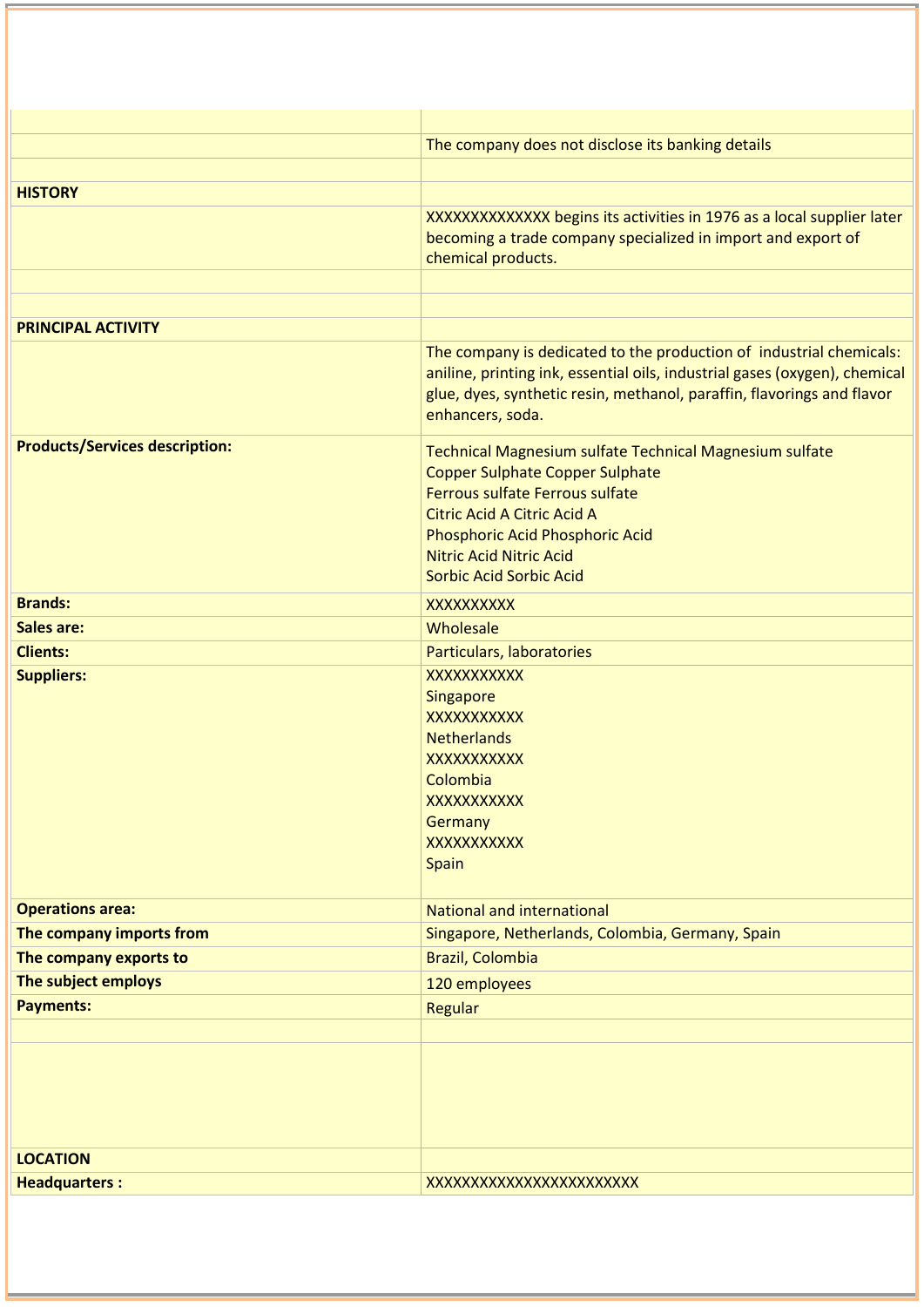| Facilities count with 21000 m2 of storage                                                                      |  |
|----------------------------------------------------------------------------------------------------------------|--|
| <b>Branches:</b><br>XXXXXXXXXXXXXXXXXXXXXXX                                                                    |  |
| <b>Related Companies:</b><br>Subsidiaries:                                                                     |  |
| XXXXXXXXXXXXXXXXXXXXXXX                                                                                        |  |
| XXXXXXXXXXXXXXXXXXXXXX                                                                                         |  |
|                                                                                                                |  |
|                                                                                                                |  |
|                                                                                                                |  |
| <b>GROUP STRUCTURE AND SUBSIDIARY COMPANIES</b>                                                                |  |
| Listed at the stock exchange:<br><b>NO</b>                                                                     |  |
| <b>Capital:</b><br>USD 940.000 (Authorized Capital 1.880.000)                                                  |  |
| <b>Shareholders:</b><br>Shareholders:                                                                          |  |
| <b>XXXXXXXXXX</b>                                                                                              |  |
| 840,000.00                                                                                                     |  |
|                                                                                                                |  |
| <b>XXXXXXXXXX</b>                                                                                              |  |
| 98,686.00                                                                                                      |  |
|                                                                                                                |  |
| <b>XXXXXXXXXX</b><br>1,314.00                                                                                  |  |
|                                                                                                                |  |
| <b>XXX, PRESIDENT</b><br><b>Management:</b>                                                                    |  |
| XXX, GENERAL MANAGER                                                                                           |  |
|                                                                                                                |  |
| <b>FINANCIAL INFORMATION</b>                                                                                   |  |
|                                                                                                                |  |
| <b>2016 USD</b>                                                                                                |  |
| <b>INSURANCE PREMIUMS PAID IN ADVANCE</b><br>24,562.07                                                         |  |
| 4,994.29<br><b>OTHERS PAID FOR ADVANCE</b>                                                                     |  |
| 47,494.44<br><b>OTHER CURRENT ASSETS</b>                                                                       |  |
| <b>TOTAL CURRENT ASSETS</b><br>9,483,626.56<br>PROPERTY (HISTORICAL COST BEFORE RE-EXPRESSIONS<br>4,457,772.34 |  |
| <b>OR REVALUATIONS)</b>                                                                                        |  |
| <b>GROUNDS (ADJUSTMENT ACCUMULATED BY RE-</b><br>562,392.78                                                    |  |
| <b>EXPRESSIONS OR REVALUATIONS)</b>                                                                            |  |
| <b>BUILDINGS AND OTHER IMMUTS EXCEPT GROUNDS</b><br>2,031,253.93                                               |  |
| (HISTORICAL COST BEFORE RE-EXPRESSIONS OR                                                                      |  |
| <b>REVALUATIONS)</b><br><b>BUILDINGS AND OTHER IMMUTS EXCEPT GROUNDS</b>                                       |  |
| 410,978.66<br>(ADJUSTMENT ACCUMULATED BY RE-EXPRESSIONS OR                                                     |  |
| <b>REVALUATIONS)</b>                                                                                           |  |
| 17,291,696.90<br><b>TOTAL ASSETS</b>                                                                           |  |
| <b>OTHER CURRENT LIABILITIES OTHER</b><br>393,644.48                                                           |  |
| <b>TOTAL CURRENT LIABILITIES</b><br>5,724,616.24                                                               |  |
| <b>TOTAL NON-CURRENT LIABILITIES</b><br>4,210,518.76                                                           |  |
| 9,935,135.00                                                                                                   |  |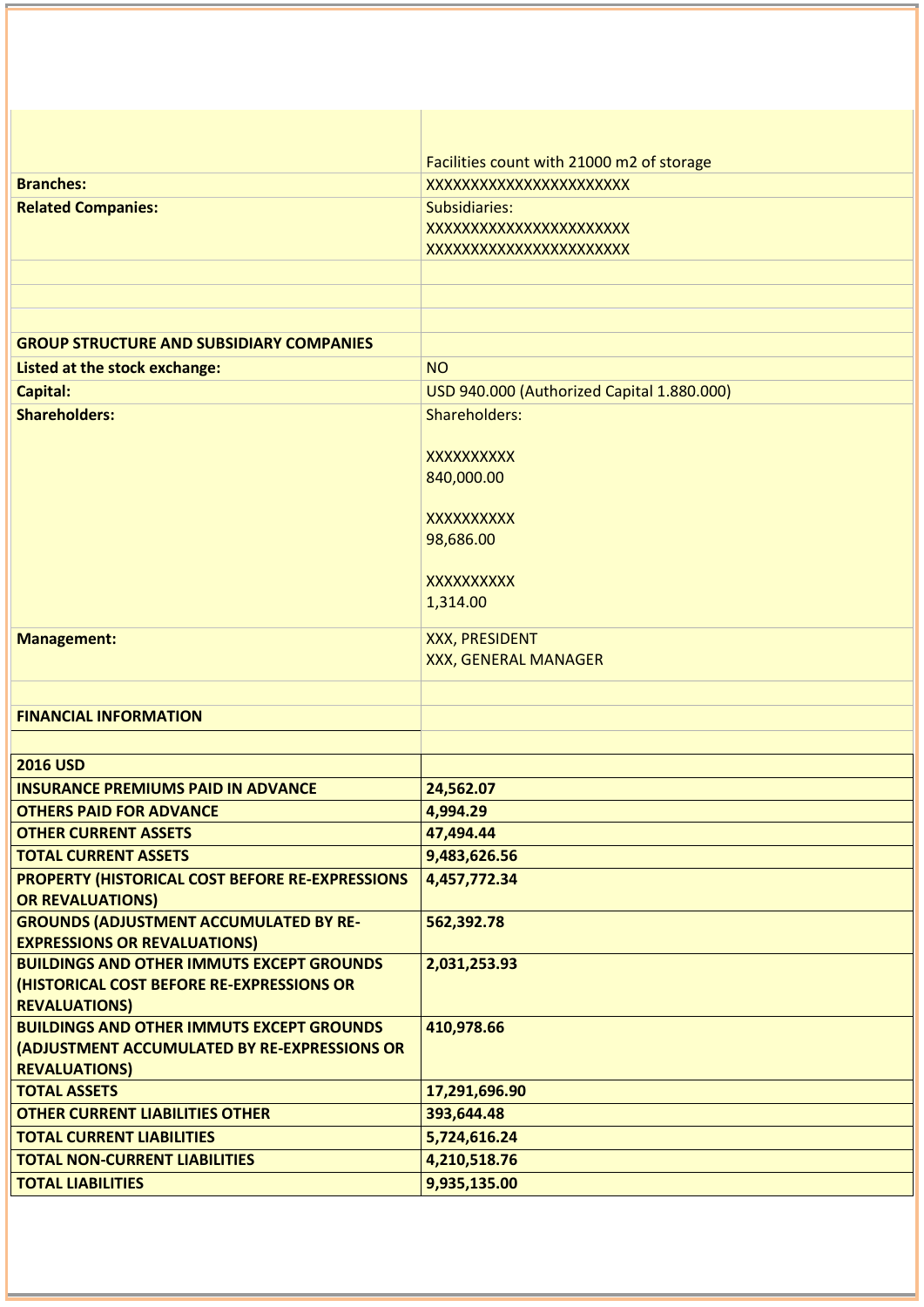| <b>NON-DISTRIBUTED ASSETS PREVIOUS YEARS</b>      | 848,446.91                                                                     |
|---------------------------------------------------|--------------------------------------------------------------------------------|
| <b>ACCUMULATED RESULTS FROM THE FIRST TIME</b>    | 232,501.50                                                                     |
| <b>ADOPTION OF IFRS</b>                           |                                                                                |
| <b>PROFIT FOR THE YEAR ASSETS</b>                 | 1,039,158.25                                                                   |
| <b>TOTAL SHAREHOLDERS 'EQUITY</b>                 | 7,356,561.86                                                                   |
| <b>TOTAL LIABILITIES AND SHAREHOLDERS 'EQUITY</b> | 17,291,696.90                                                                  |
|                                                   |                                                                                |
|                                                   |                                                                                |
| <b>LEGAL FILINGS</b>                              |                                                                                |
|                                                   |                                                                                |
| <b>Legal Records</b>                              | No records found                                                               |
|                                                   |                                                                                |
| <b>Review:</b>                                    | $\overline{2}$                                                                 |
| <b>ALERT</b>                                      | LOW                                                                            |
| <b>Requested Credit Amount</b>                    | <b>Maximum</b>                                                                 |
| <b>Maximum Credit Provided</b>                    | <b>USD 500 000</b>                                                             |
|                                                   |                                                                                |
| <b>About Review:</b>                              |                                                                                |
| <b>RR1: Fully Approved</b>                        | The company is well established and in good situation.                         |
| <b>RR2: Approved</b>                              | <b>Credit dealings approved.</b>                                               |
| <b>RR3: Marginal +</b>                            | <b>Business dealings approved +suggested monitoring.</b>                       |
| <b>RR4: Marginal -</b>                            | Low credit suggested + highly suggested monitoring                             |
|                                                   |                                                                                |
| <b>RR5: Unsatisfactory</b>                        | No credit line suggested + monitoring the company                              |
| <b>Neg: Negative</b>                              | The company does not exist                                                     |
|                                                   |                                                                                |
| <b>SUMMARY</b>                                    |                                                                                |
|                                                   | XXXXXXXXXXXXX is a mid-sized company located at XXXXXXXX with                  |
|                                                   | a branch in XXXXXXXX.                                                          |
|                                                   |                                                                                |
|                                                   | The company was founded in 1986, with 30 years of experience in<br>the market. |
|                                                   |                                                                                |
|                                                   | It has 120 full time employees and assets of \$18 million.                     |
|                                                   |                                                                                |
|                                                   | The company operates in the national and international area,                   |
|                                                   | importing products from Spain, Netherlands, Colombia, and                      |
|                                                   | Germany.                                                                       |
|                                                   | The company is ACTIVE without negative records.                                |
|                                                   |                                                                                |
| <b>RISK INFORMATION</b>                           |                                                                                |
|                                                   |                                                                                |
| <b>DEBTS</b>                                      | <b>Controlled</b>                                                              |
| <b>PAYMENTS</b>                                   | Regular                                                                        |
| <b>CASH FLOW</b>                                  | <b>Normal</b>                                                                  |
| <b>SUGGESTED CREDIT LINE</b><br><b>STATUS</b>     | <b>USD 500 000</b><br><b>ACTIVE</b>                                            |